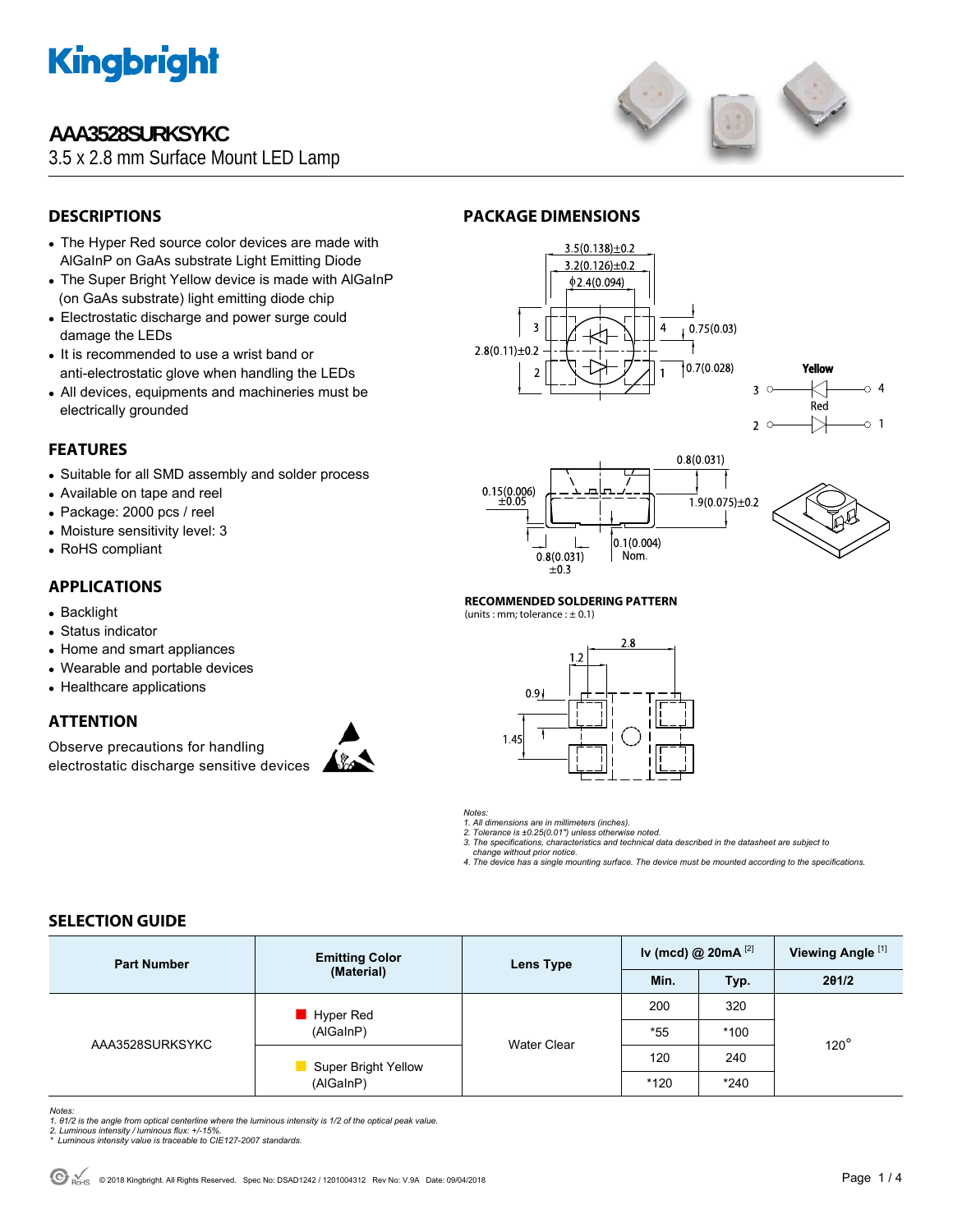# **Kingbright**

#### **ELECTRICAL / OPTICAL CHARACTERISTICS at T<sub>A</sub>=25°C**

| <b>Parameter</b>                                                                              | Symbol                     | <b>Emitting Color</b>                          | Value                    |                | Unit                  |
|-----------------------------------------------------------------------------------------------|----------------------------|------------------------------------------------|--------------------------|----------------|-----------------------|
|                                                                                               |                            |                                                | Typ.                     | Max.           |                       |
| Wavelength at Peak Emission $I_F$ = 20mA                                                      | $\Lambda_{\rm peak}$       | <b>Hyper Red</b><br>Super Bright Yellow        | 645<br>590               |                | nm                    |
| Dominant Wavelength $I_F = 20 \text{mA}$                                                      | $\lambda_{\text{dom}}$ [1] | <b>Hyper Red</b><br><b>Super Bright Yellow</b> | 630<br>590               |                | nm                    |
| Spectral Bandwidth at 50% $\Phi$ REL MAX<br>$I_F = 20mA$                                      | Δλ                         | Hyper Red<br>Super Bright Yellow               | 28<br>20                 |                | nm                    |
| Capacitance                                                                                   | C                          | Hyper Red<br>Super Bright Yellow               | 35<br>20                 |                | pF                    |
| Forward Voltage $I_F$ = 20mA                                                                  | $V_F$ <sup>[2]</sup>       | <b>Hyper Red</b><br><b>Super Bright Yellow</b> | 1.95<br>2.0              | 2.5<br>2.5     | $\vee$                |
| Reverse Current ( $V_R$ = 5V)                                                                 | $I_R$                      | <b>Hyper Red</b><br>Super Bright Yellow        | $\overline{\phantom{a}}$ | 10<br>10       | uA                    |
| Temperature Coefficient of $\lambda_{\text{peak}}$<br>$I_F$ = 20mA, -10°C $\leq T \leq 85$ °C | $TC_{\lambda peak}$        | <b>Hyper Red</b><br>Super Bright Yellow        | 0.14<br>0.12             |                | $nm$ <sup>o</sup> $C$ |
| Temperature Coefficient of $\lambda_{\text{dom}}$<br>$I_F$ = 20mA, -10°C $\leq T \leq 85$ °C  | $TC_{\lambda dom}$         | <b>Hyper Red</b><br>Super Bright Yellow        | 0.05<br>0.07             | $\overline{a}$ | nm/°C                 |
| Temperature Coefficient of $V_F$<br>$I_F$ = 20mA, -10°C $\le T \le 85$ °C                     | $TC_V$                     | <b>Hyper Red</b><br><b>Super Bright Yellow</b> | $-1.9$<br>$-1.9$         |                | $mV$ <sup>o</sup> $C$ |

*Notes:* 

1. The dominant wavelength (λd) above is the setup value of the sorting machine. (Tolerance λd : ±1nm. )<br>2. Forward voltage: ±0.1V.<br>3. Wavelength value is traceable to CIE127-2007 standards.<br>4. Excess driving current and

#### **ABSOLUTE MAXIMUM RATINGS at T<sub>A</sub>=25°C**

| <b>Parameter</b>                             | Symbol                   | Value            | Unit                       |             |  |
|----------------------------------------------|--------------------------|------------------|----------------------------|-------------|--|
|                                              |                          | <b>Hyper Red</b> | <b>Super Bright Yellow</b> |             |  |
| Power Dissipation                            | $P_D$                    | 75               | 75                         | mW          |  |
| Reverse Voltage                              | $V_R$                    | 5                | 5                          | V           |  |
| Junction Temperature                         | $T_{\rm J}$              | 115              | 115                        | $^{\circ}C$ |  |
| <b>Operating Temperature</b>                 | $T_{op}$                 | $-40$ To $+85$   |                            | $^{\circ}C$ |  |
| Storage Temperature                          | $T_{\text{stg}}$         | $-40$ To $+85$   | $^{\circ}C$                |             |  |
| DC Forward Current                           | IF.                      | 30               | 30                         | mA          |  |
| <b>Peak Forward Current</b>                  | $I_{FM}$ <sup>[1]</sup>  | 185              | 175                        | mA          |  |
| Electrostatic Discharge Threshold (HBM)      | $\overline{\phantom{a}}$ | 3000<br>3000     |                            | V           |  |
| Thermal Resistance (Junction / Ambient)      | $R_{th}$ JA $^{[2]}$     | 320<br>320       |                            | °C/W        |  |
| Thermal Resistance (Junction / Solder point) | $R_{th}$ JS $^{[2]}$     | 210              | 190                        | °C/W        |  |

*Notes:* 

1. 1/10 Duty Cycle, 0.1ms Pulse Width.<br>2. R<sub>th Ju</sub> ,R<sub>h JS</sub> Results from mounting on PC board FR4 (pad size ≥ 16 mm<sup>2</sup> per pad).<br>3. Relative humidity levels maintained between 40% and 60% in production area are recommende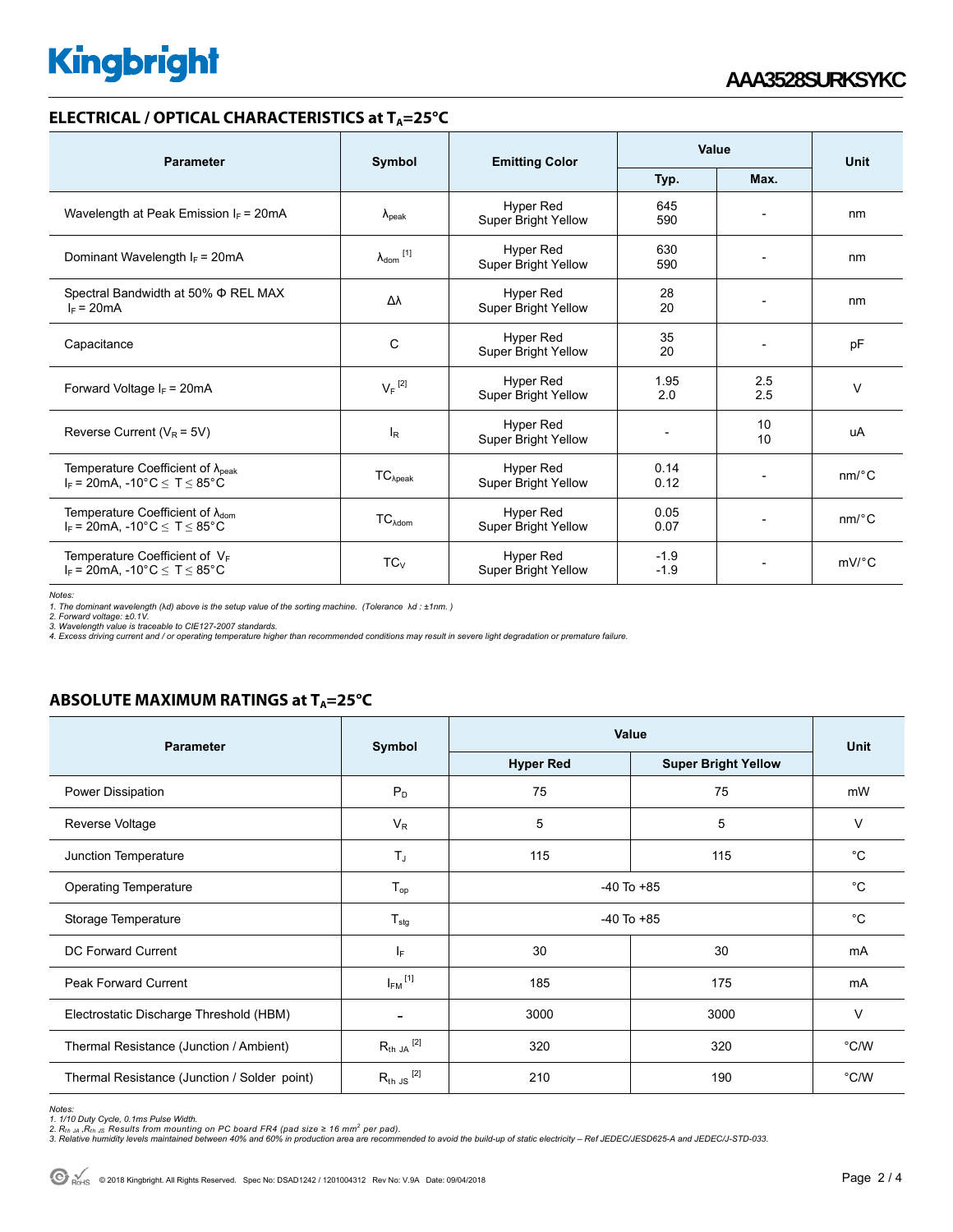# **Kingbright**

#### **TECHNICAL DATA**





**HYPER RED**